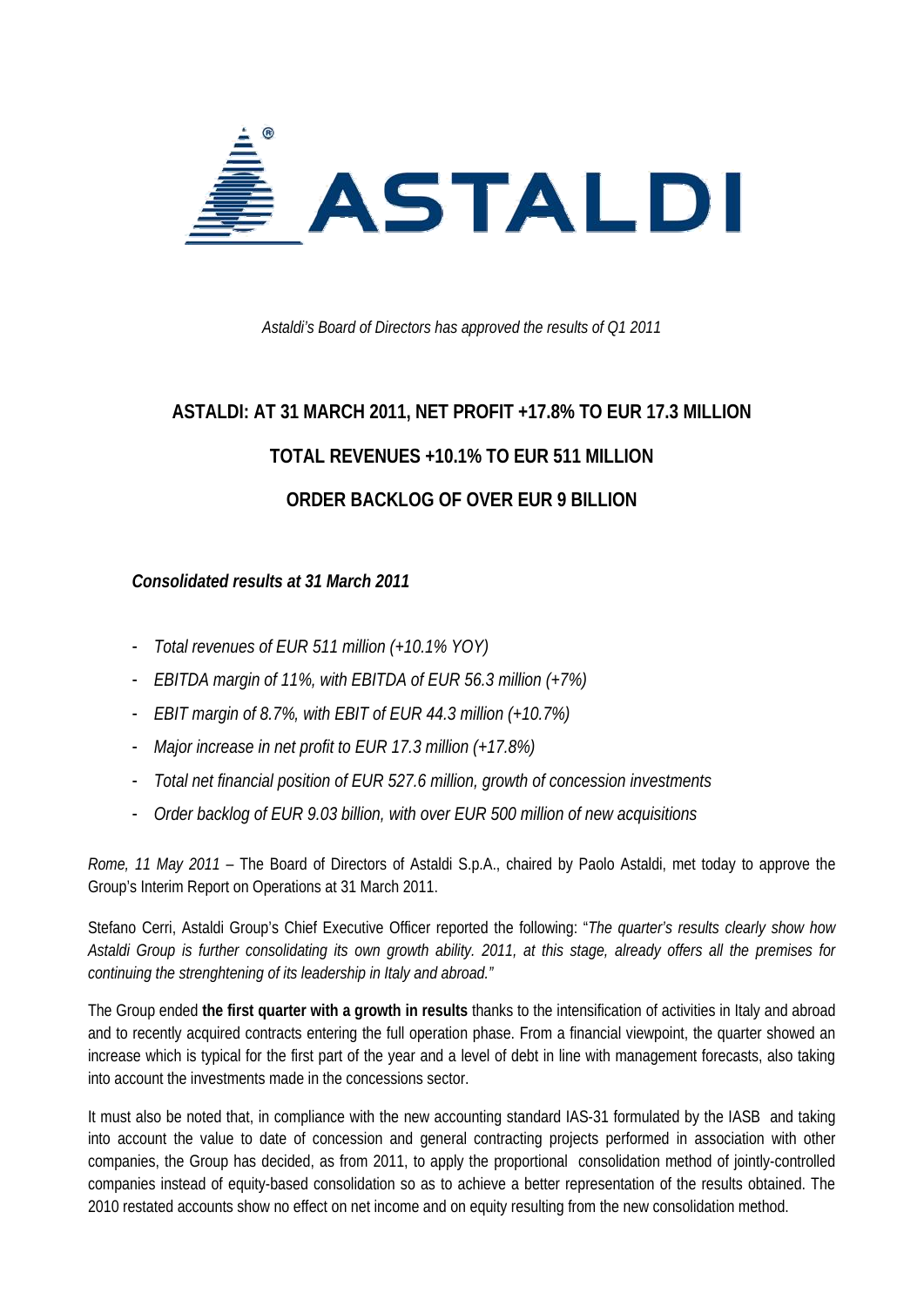#### **Economic and operating results**

| Main consolidated economic<br>results (EUR/000) | 31-Mar-11 | %      | 31-Mar-10 | %      | Annual diff. (%) |
|-------------------------------------------------|-----------|--------|-----------|--------|------------------|
| Total revenues                                  | 510,959   | 100.0% | 463,962   | 100.0% | $+10.1%$         |
| EBITDA                                          | 56,354    | 11.0%  | 52,646    | 11.3%  | $+7.0%$          |
| <b>EBIT</b>                                     | 44,319    | 8.7%   | 40,041    | 8.6%   | $+10.7%$         |
| Pre-tax profit                                  | 27,761    | 5.4%   | 24,354    | 5.2%   | $+14.0%$         |
| Group net profit                                | 17,314    | 3.4%   | 14,702    | 3.2%   | $+17.8%$         |

**Total revenues** at 31 March 2011 **registered a marked growth of 10.1% and amounted to EUR 511 million** (EUR 464 million at 31 March 2010), thanks to the order backlog's excellent levels of diversification. There was an increase in activities in Italy and abroad, especially in the transport infrastructures sector.

Operating revenues increased to EUR 489.4 million (+10.1%, EUR 444.7 million at 31 March 2010), with the contribution from Central Europe and Turkey (specifically the Istanbul underground in Turkey and the Henri Coanda International Airport in Bucharest, Romania), as well as from Italy (Maxi Lots DG-21 and DG-22 of the Jonica national road) and Algeria (railways). Other operating revenues totalled EUR 21.6 million (+12%, EUR 19.3 million at 31 March 2010) and reflected the positive trend of activities.

**Italy accounted for 46.7% of operating revenues**, thanks to the positive performance of Maxi Lots DG-21 and DG-22 of the Jonica national road, the progressive accomplishment of the projects regarding the four hospitals in Tuscany and the Officers Academy in Florence and progress as planned on the undergrounds under construction (Line C in Rome, Line 5 in Milan, Lines 1 and 6 in Naples). Foreign activities accounted for the remaining 53.3% of operating revenues where: the contribution from Central Europe and Turkey remained unvaried (22.4%); there was a drop in the contribution from America (19%), due to completion of the projects in Honduras and Costa Rica; there was an increase in the contribution from the Middle East (2.7%) thanks to entry into full operation of the production phase for the Jubail Project in Saudi Arabia, compared to a Q1 2010 penalised by the misalignment recorded in the Middle East between contracts being concluded and new projects being started up; despite the difficult socio-political situation in the Maghreb, Algeria, which is not showing signs of instability at the present time, accounted for 9.2% of operating revenues.

**Transport infrastructures (82% of operating revenues) proved once again to be the key sector** for the Group's activities thanks to Maxi Lots DG-21 and DG-22 of the Jonica national road, the undergrounds under construction in Italy and, as regards foreign activities, the railway projects in Romania, Algeria and Venezuela. Civil and industrial construction (7.8%) increased thanks to intensification of the industrial project in Saudi Arabia and, as regards Italy, the progress made on the Officers Academy in Florence and the four hospitals in Tuscany. Energy production plants (9.4%) included the positive start-up of activities in Peru and the positive trend of the Chile project, while the Pirris dam was largely completed (Costa Rica) and there was a slowdown in work on the El Chaparral plant (El Salvador) due to project review.

**Concessions generated EUR 4 million of operating revenues** resulting from proportional consolidation of the company that manages the Mestre Hospital, as well as from car park management.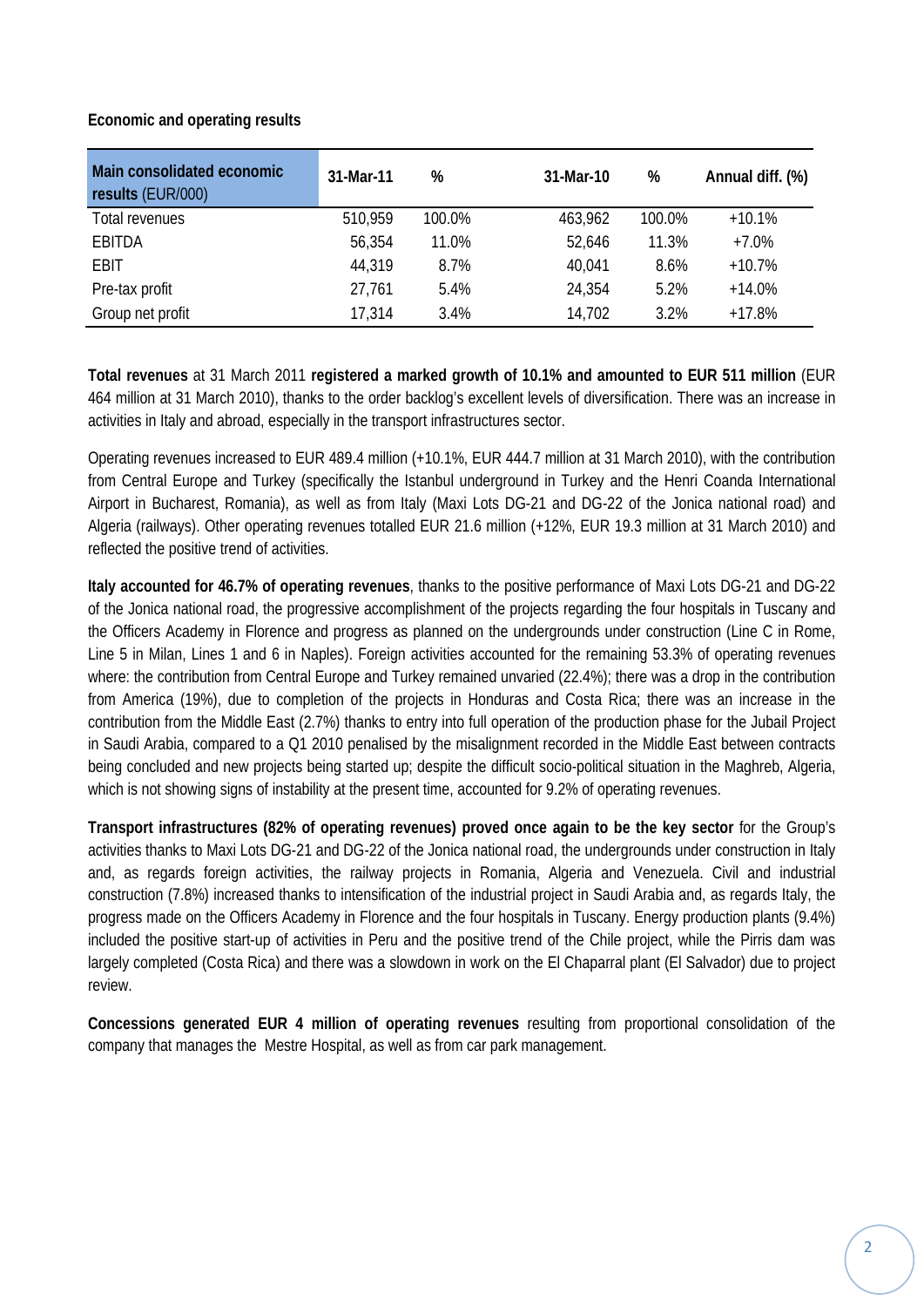| Breakdown of operating revenues according to<br>geographical area (€/000,000) | 31-Mar-11 | %      | 31-Mar-10 | %         |
|-------------------------------------------------------------------------------|-----------|--------|-----------|-----------|
| Italy                                                                         | 228       | 46.7%  | 200       | 45.0%     |
| Abroad                                                                        | 261       | 53.3%  | 245       | 55.0%     |
| Europe                                                                        | 110       | 22.4,% | 108       | 24.3%     |
| America                                                                       | 93        | 19.0%  | 112       | 25.0%     |
| Asia (Middle East)                                                            | 13        | 2.7%   | (1)       | $(0.3\%)$ |
| Africa (Algeria)                                                              | 45        | 9.2%   | 27        | 6.0%      |
| Total operating revenues                                                      | 489       | 100.0% | 445       | 100.0%    |

The cost structure reflected the order backlog's focus on foreign and general contracting projects performed in association with other companies. Production costs amounted to EUR 383.2 million (+11.7%, EUR 343.1 million at 31 March 2010), with a 75% incidence on revenues. Personnel costs totalled EUR 65.9 million (EUR 62.2 million at 31 March 2010), with a drop in the incidence on revenues to 12.9%. Other operating costs amounted to EUR 5.5 million (EUR 6 million at 31 March 2010).

The results show good levels of earnings reflecting an order backlog of increasing quality. **EBITDA amounted to EUR 56.3 million** (+7%, EUR 52.6 million at 31 March 2010) with the EBITDA margin holding steady at 11%. **EBIT recorded a more marked increase of 10.7%** amounting to EUR 44.3 million (EUR 40 million at 31 March 2010), with an EBIT margin of 8.7%.

Financial operations reflected the increasing volumes of activities and the trend of the Group's financial undertakings, especially in the concessions sector. **Net financial charges amounted to EUR 16.5 million** (EUR 15.5 million at 31 March 2010), with an unvaried incidence on revenues of 3.2%.

**EBT totalled EUR 27.8 million** (+14%, EUR 24.3 million at 31 March 2010). This resulted in an **increase in net profit of 17.8%, amounting to EUR 17.3 million** (EUR 14.7 million at 31 March 2010), with an estimated tax rate of 38% for the quarter.

| Main consolidated financial and equity results<br>$(\epsilon$ /000) | 31-Mar-11  | 31-Dec-10  | 31-Mar-10  |
|---------------------------------------------------------------------|------------|------------|------------|
| Total net fixed assets                                              | 439,125    | 426,696    | 452,625    |
| Working capital                                                     | 586,951    | 413,326    | 529,813    |
| Total provisions                                                    | (30, 539)  | (30, 237)  | (33, 556)  |
| Net invested capital                                                | 995,537    | 809,786    | 948,882    |
| Net financial payables / receivables                                | (632, 169) | (466, 428) | (618, 466) |
| Receivables arising from concessions                                | 100,537    | 99,872     | 87,840     |
| Total financial payables / receivables (*)                          | (531, 632) | (366, 557) | (530,626)  |
| Equity                                                              | 463,905    | 443,229    | 418,256    |

#### **Financial and equity results**

(\*) Figure includes treasury shares which totalled EUR 4 million at 31 March 2011 and EUR 4.2 million at 31 December 2010 and EUR 4.4 million at 31 March 2010.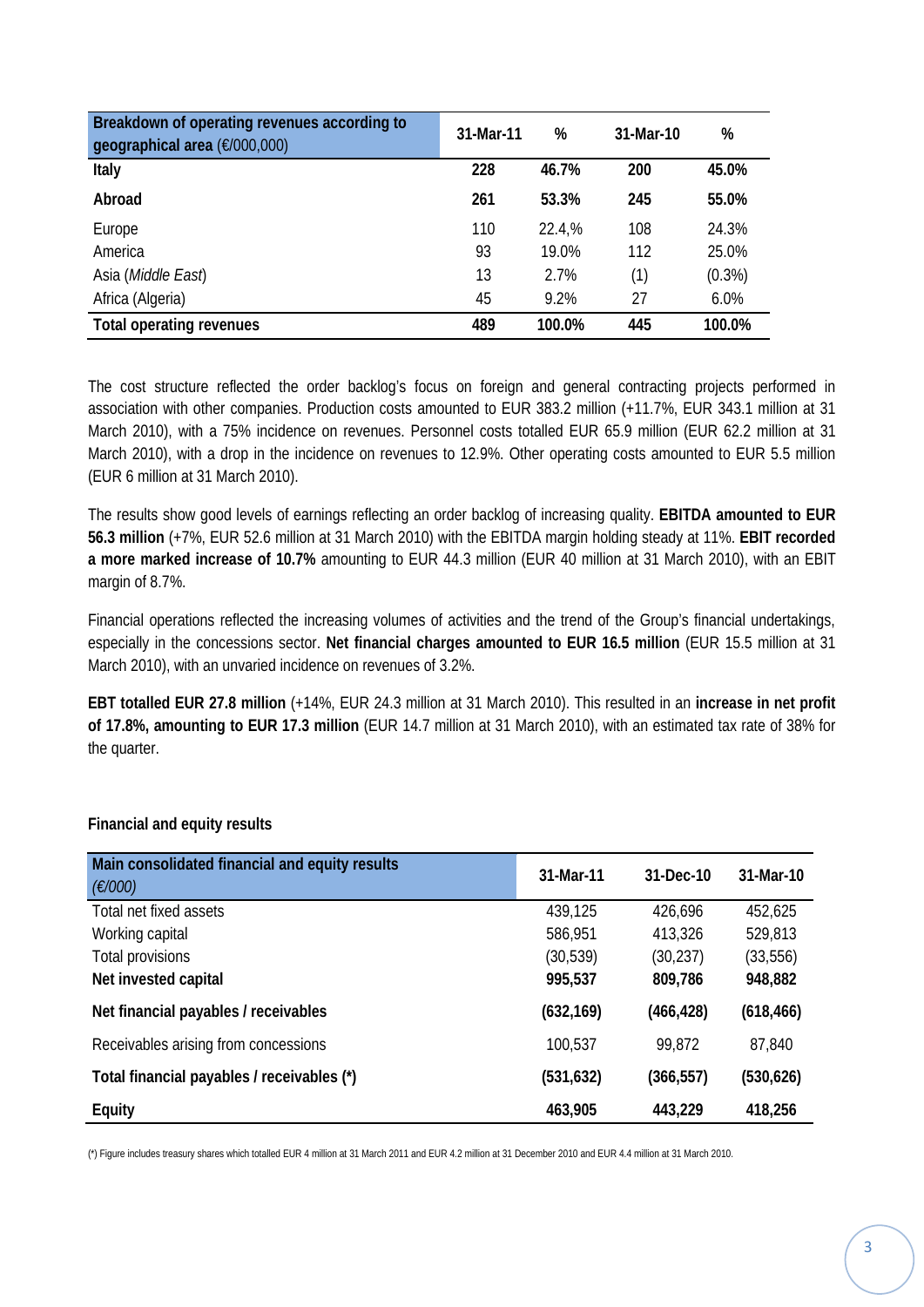The equity and financial structure at 31 March 2011 reflectes the **consolidation of the Group's international positioning and production**, in Italy and abroad, **as well as the intensification in concession investments.**

**Net fixed assets amounted to EUR 439.1 million** (EUR 426.7 million at 31 December 2010 and EUR 452.6 million at 31 March 2010). Technical investments during the quarter amounted to EUR 8 million, mainly referred to support guaranteed for projects in progress in Poland, Italy and Turkey. Said figure provides confirmation of the Group's intention to keep investment at planned levels.

**Working capital increased to EUR 586.9 million** (EUR 413.3 million at the end of 2010 and EUR 529.8 million at 31 March 2010). Said figures are the result of a trend of contracts in progress linked to the increase in activities in Italy and abroad (Romania, Turkey and Venezuela), as well as a quarterly trend of accounts receivable which is typically affected, during the first and third quarters, by the budget policies of administrations commissioning works that tend to concentrate payments during the second and fourth quarters.

The trends of fixed assets and working capital also reflected the investments made in the concessions sector which amounted to approximately EUR 30 million during the quarter in question. These mainly referred to Line 5 of the Milan underground (EUR 10 million), the Milas-Bodrum Airport in Turkey (EUR 5 million), investments for the start-up of work on the Gebze-Izmir project in Turkey and funding of working capital on related construction activities. At the draft date of this report, concession investments (in other words Astaldi's share of equity paid into the management companies related to the individual projects in progress) on the whole amounted to approximately EUR 200 million, EUR 100 million of which refers to receivables arising from concessions, in other words the share of investment covered by guaranteed cash flows. **Equity increased to EUR 463.9 million** (EUR 443.2 million at 31 December 2010 and EUR 418.3 million at 31 March 2010).

At 31 March 2011, the debt/equity stood at 1.14.

#### **Order backlog**

**The order backlog** at 31 March 2011 **amounted to EUR 9.03 billion**, with EUR 505 million of new orders and contractual increases secured in Italy and abroad during the first quarter of the year – mainly related to the transport infrastructures sector in general contracting and concession initiatives.

The construction backlog stands at EUR 6.07 billion (67% of the total order backlog) and refers for the most part to general contracting projects with an average life of 3 years. The concession backlog, with standard management periods of 30 years, account for just under EUR 3 billion of total revenues, 60% of which is guaranteed by minimum fees (in the form of availability charges, guaranteed minimum traffic, occupation fees).

The order backlog's structure is characterised by good **balance of activities in Italy and abroad,** as well as by **the increasing importance of the concessions sector** which benefits from Astaldi's decision to become involved in the airport sector in Turkey.

**Domestic activities account for 51% of the order backlog** (EUR 4,627 million); the remaining 49% (4,403 million) refers to foreign projects (Eastern Europe, Turkey, Middle East, Algeria, Latin America).

**Transport infrastructures accounted for 67% of the total orders**, which translates into EUR 6,043 million, EUR 5,393 million of which refers to construction contracts and the remaining EUR 650 million to concession revenues connected to concession projects. The **water and energy sector continues to play an important role**, accounting for 10% of the overall backlog – in other words EUR 877 million, EUR 213 million of which refers to projects under construction and EUR 664 million to related management shares. The **civil and industrial construction sector accounts for the**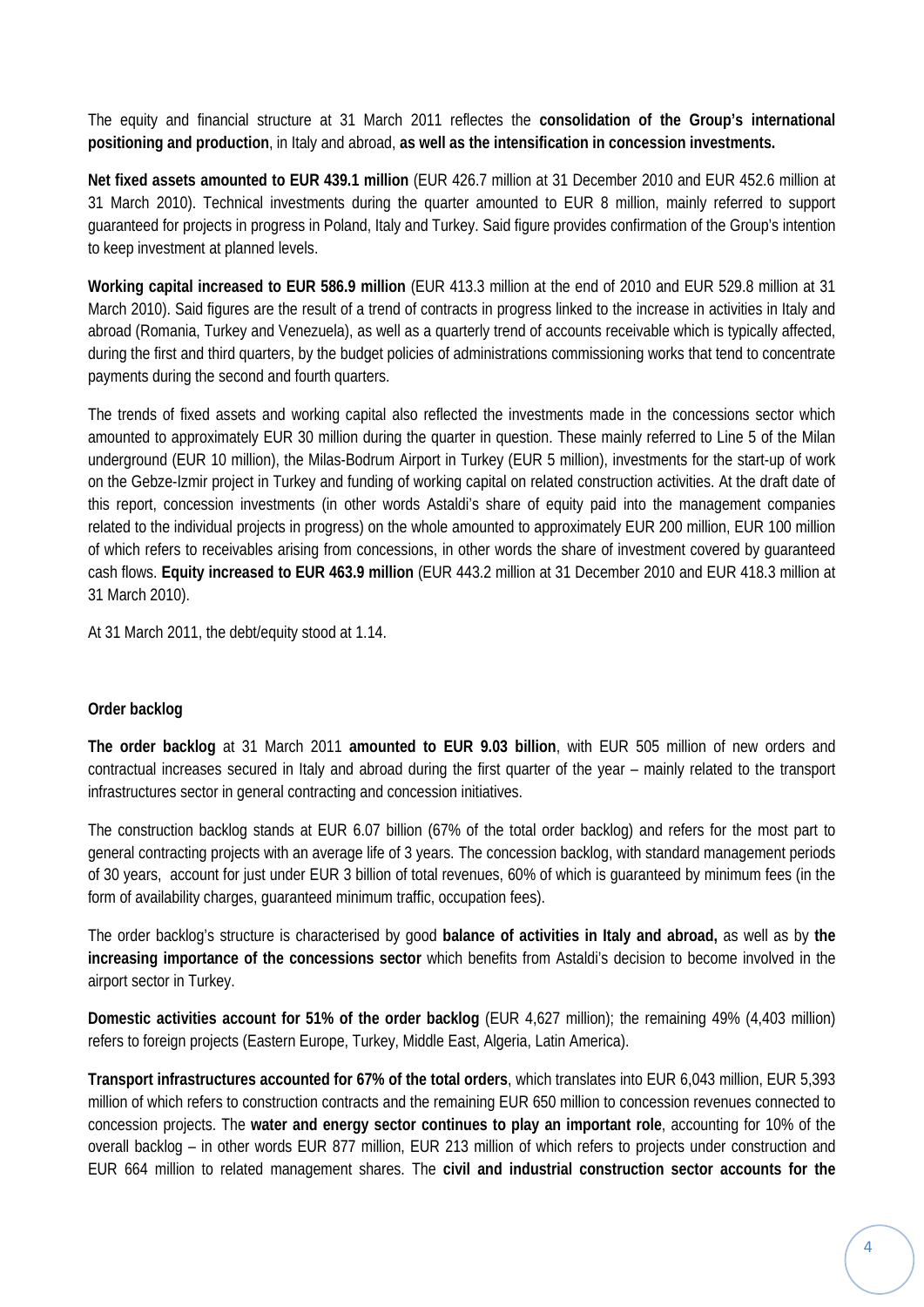**remaining 23% of total orders** which is equal to EUR 2,110 million (EUR 461 million for construction projects and EUR 1,649 million for management activities).

During the first quarter of the year, **concession projects increased to approximately EUR 3 billion** (33% of total orders) thanks to new acquisitions in the profitable airport transport infrastructures sector (Milas-Bodrum Airport in Turkey). It must be recalled that, in order to ensure suitable representation of the projects in progress, the amounts related to the individual concession agreements are entered in the backlog, calculating a standard duration of approximately 30 years for relative management activities, even if the Group is able to boast projects with use rights that are perpetual – as is the case of the Chacayes hydroelectric plant in Chile – or in excess of 80 years – as is the case for some car parks under management in Italy.

| Order backlog<br>(EUR/000,000)    | At 01/01/2011 | <b>Increases</b> | Decreases for<br>production | At 31/03/2011 |
|-----------------------------------|---------------|------------------|-----------------------------|---------------|
| Construction                      | 6,254         | 298              | (485)                       | 6,067         |
| Transport infrastructures         | 5,511         | 283              | (401)                       | 5,393         |
| Water and energy                  | 244           | 15               | (46)                        | 213           |
| Civil and industrial construction | 499           |                  | (38)                        | 461           |
| Concessions                       | 2,760         | 207              | (4)                         | 2,963         |
| Order backlog                     | 9,014         | 505              | (489)                       | 9,030         |

| Order backlog<br>(EUR/000,000) | At 01/01/2011 | <b>Increases</b> | Decreases for<br>production | At 31/03/2011 |
|--------------------------------|---------------|------------------|-----------------------------|---------------|
| Italy                          | 4,855         |                  | (228)                       | 4,627         |
| of which concessions           | 2,096         |                  | (4)                         | 2,092         |
| Abroad                         | 4,159         | 505              | (261)                       | 4,403         |
| of which concessions           | 664           | 207              |                             | 871           |
| Europe                         | 1,251         | 372              | (110)                       | 1,513         |
| America                        | 1,898         | 2                | (93)                        | 1,807         |
| Africa (Algeria)               | 833           | 13               | (45)                        | 801           |
| Asia (Middle East)             | 177           | 118              | (13)                        | 282           |
| Order backlog                  | 9,014         | 505              | (489)                       | 9,030         |

On the basis of conservative criteria adopted by the Group with regard to the inclusion of new orders in the backlog, a total of EUR 4.3 billion for construction activities and EUR 5.1 billion for management activities, related to the following values, still have to be included among new orders: (i) awarding as part of a joint venture of the motorway concession for the Gebze-Izmir motorway in Turkey, (ii) appointment as sponsor for the project finance initiative regarding the link road between Ancona Port and the surrounding road network (iii) possible developments of railway projects in progress in Venezuela (options) and exclusivity agreements with the Australian company, Pacific Hydro in relation to the water development project in the Alto Cachapoal valley in Chile, (iv) final outcome of the procedure to award the general contracting project for Lot DG-41 (Mega Lot 3) of the Jonica national road in Italy (v) additional projects in Italy and abroad for which the relative contracts have still to be made official (transport infrastructures, water and energy and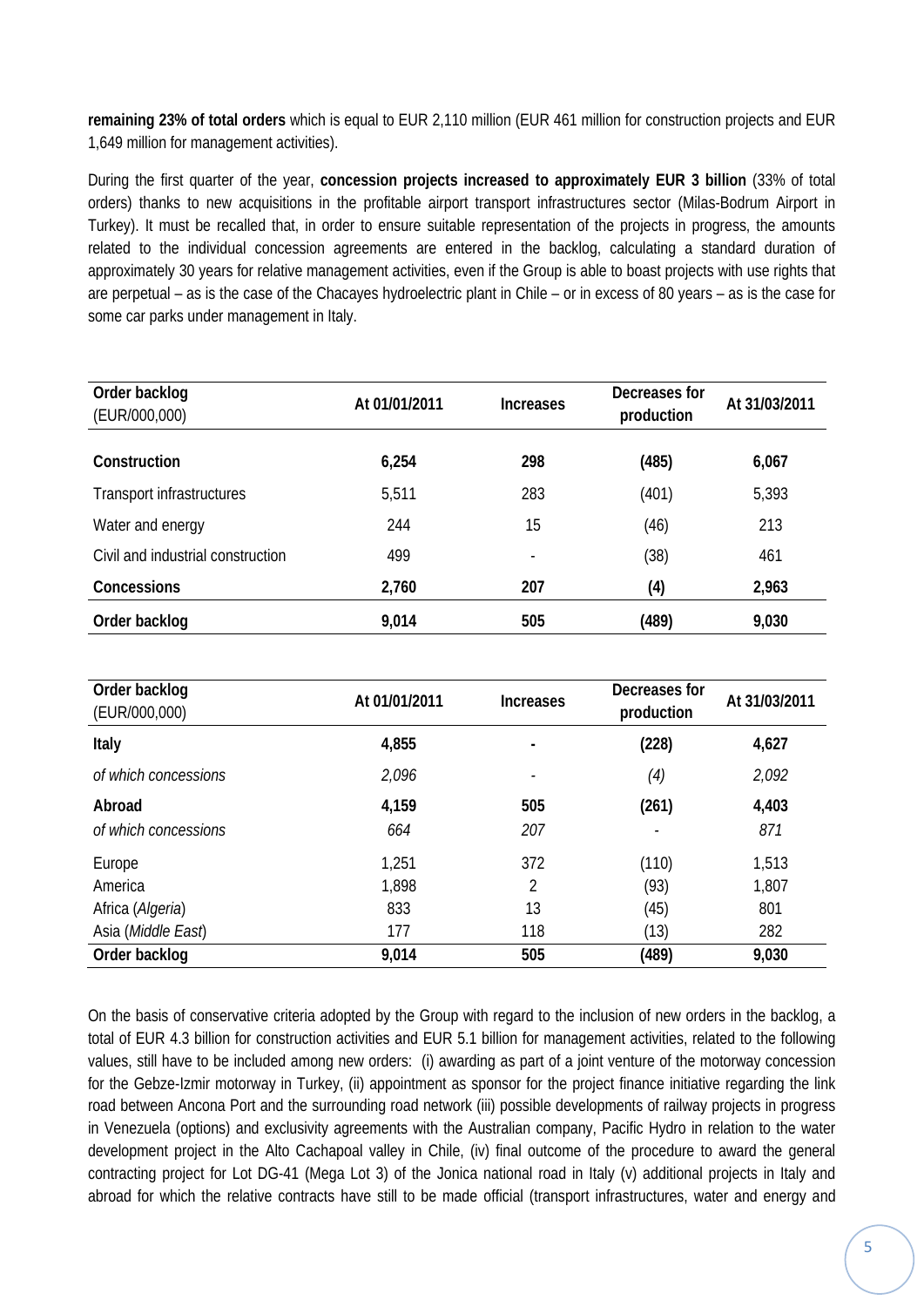concessions in the renewable energy sector); (vi) new initiatives for which Astaldi holds the number one position in award procedures in Italy and abroad, such as the Pulkovo Airport in St. Petersburg, Russia.

Moreover, numerous concession projects are currently being developed in Italy and abroad in the various sectors of interest. Specifically, tenders have been submitted in the healthcare, energy and transport sectors which it is felt will generate an additional increase in the volume of activities in the medium term.

#### *New orders and contractual increases – Construction sector*

- *EUR 215 million (Astaldi has a 40% stake and is project leader) for Line 5 of the Bucharest underground in Romania*  – design and performance of structural works related to Lot 1, Doamenei-PS Opera section, in other words 6 kilometres of new underground line, developed completely below ground level and featuring 9 stations. Works are scheduled to commence by the first half of 2011, with a planned duration of 25 months.
- *OMR 125 million, equivalent to approximately EUR 231 million (Astaldi has a 51% stake) for the road project to double the BidBid-Sur road in Oman* – performance of Lot 1 - Package 1A, in other words approximately 42 kilometres of new road. Works are scheduled to commence during the first part of 2011, with a planned duration of just over three years.
- *EUR 114 million (Astaldi has a 70% stake and is project leader) for the Orastie Sibiu motorway in Romania* (design and performance of works related to Lot 4, in other words approximately 17 kilometres of new motorway including the Sibiu West road junction). Works are scheduled to commence by the first half of 2011, with a planned duration of approximately two years.
- Additional contractual increases secured during the quarter for foreign projects in progress (Algeria and Chile) in the water and energy sector.

#### *New orders – Concessions sector*

• *EUR 210 million (approximately) for Astaldi's stake in the concession project related to the design, construction and subsequent management of the international passengers terminal of Milas-Bodrum Airport in Turkey*, already under construction by Astaldi. Indeed, the Group has acquired, through its subsidiary Astaldi Concessioni, a 92.85% stake in Mondial, the company holding the concession for the terminal, which will occupy a total surface area of 100,000 m2. The overall investment is equal to approximately EUR 100 million funded on the basis of an 80/20 (debt/equity) financial leverage. The project is based on estimated average annual revenues of EUR 35 million, 65% of which is guaranteed by minimum set traffic of 1,000,000 passengers per year as well as by availability charges for the duty free areas defined on the basis of an agreement with an international operator specialised in the airport sector.

#### **Subsequent events**

From an operational viewpoint, note must be taken of the start-up of a new key phase of the works to complete Line 5 of the Milan underground in Italy. The first official trial run with a full load was performed in the tunnel along the Bignami-Ponale stretch at the beginning of May and was attended by the Mayor of Milan. Said tests will serve to test all the equipment and calibrate the automatic piloting (driverless) of the vehicles.

Moreover, as regards this project, it must be pointed out that, during the last days of March, following share capital increases aimed at financing the extension of the new line, Astaldi Group's stake increased from 23.3% to 31% following exercise of the subscription rights on unopted shares. This results in an increase in the order backlog (concessions) of approximately EUR 124 million which shall be shown in the figures at 30 June 2011.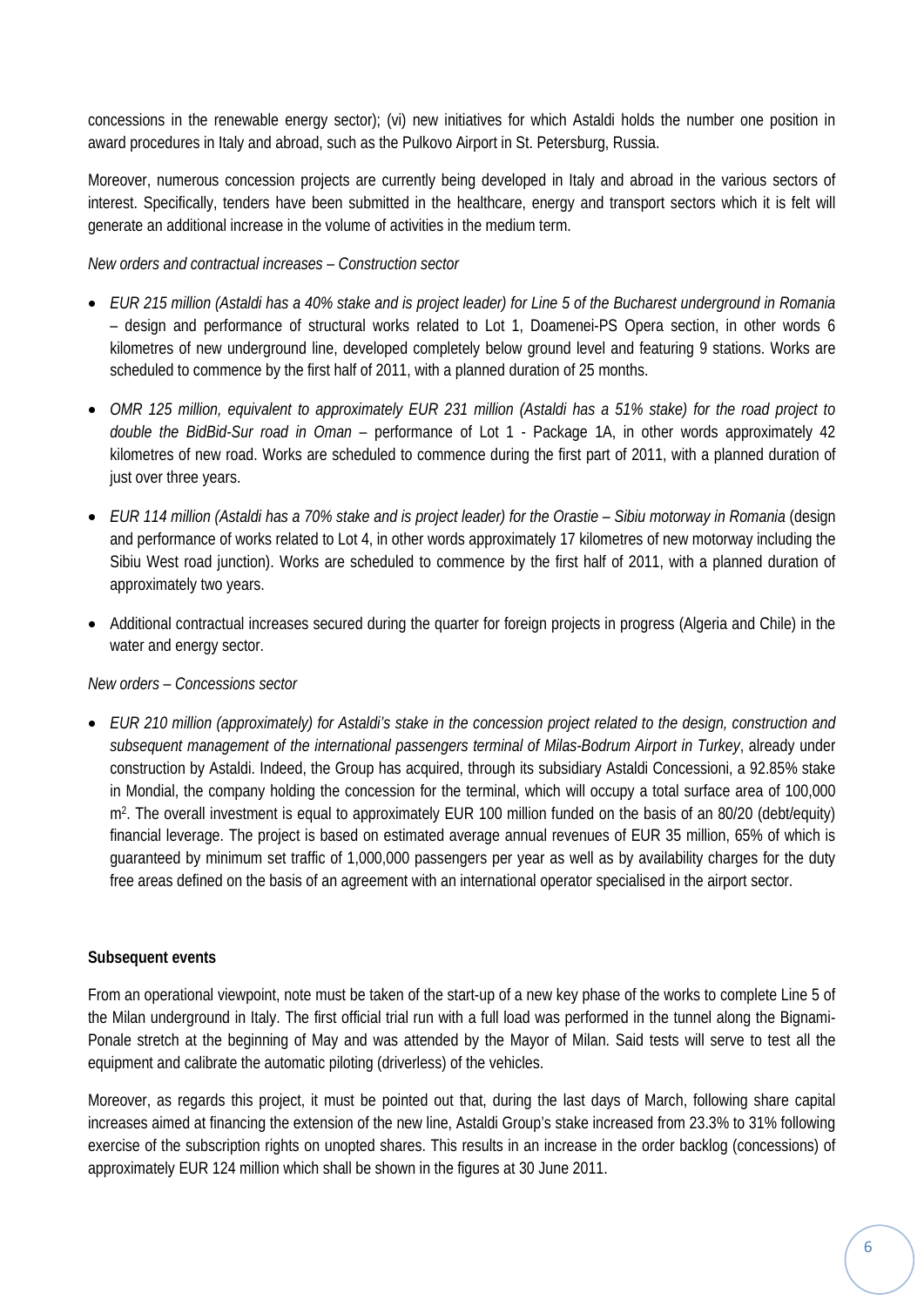As regards the concession project for the construction and management of Mestre hospital in Italy, Astaldi Group is currently formalising the acquisition of an additional 3.5% interest which will increase its current stake from 31% to 34.5%, therefore allowing for consolidation of its leadership in hospital concessions. This results in an increase in the order backlog (concessions) which shall be included among the second quarter's new orders.

Still in Italy, during the meeting held on 5 May 2011, CIPE (Italy's Interdepartmental Committee for Economic Planning) approved the allocation of EUR 106 million to Consorzio Venezia Nuova in order to perform an additional lot (*Tranche* 8) of the Mo.S.E. Project - the system to safeguard Venice's lagoon- in relation to which Astaldi, as part of a joint venture, is performing works to construct Bocca di Lido Treporti.

During the same meeting, CIPE voiced its opinion with regard to the agreement for the design, construction and subsequent management of the link road between Ancona Port, the A-14 motorway and the SS-16 national road. This creates the conditions for the next steps of the procedure to award this project finance initiative for which Astaldi, as part of a joint venture, is already the sponsor.

#### **Foreseeable development of operations**

Construction will continue to represent the Group's core business but important partnerships will arise from concessions in Italy and abroad, in relation to structured projects with a suitable risk/return profile and guaranteed minimum fees.

Completion of the Chacayes hydroelectric plant in Chile and the Milas-Bodrum Airport in Turkey is expected by the end of 2011, with consequent start-up of the relative management phases. Therefore, it will be possible to include the first results of said works becoming fully operational among the Group's revenues as from 2012, with said projects being added to the concession projects that are already fully operational, in other words Mestre hospital and the five car parks in Italy.

As regards Astaldi Concessioni's interest in Autostrada Brescia-Verona-Vicenza-Padova S.p.A. (Serenissima motorway) in Italy, given that the pre-emption procedure has been completed, final purchase of the 4.75% stake for the sum of approximately EUR 50.4 million is scheduled for the end of May.

As regards the Gebze-Izmir motorway in Turkey, the Turkish government's major commitment to a project which represents a priority for the country has been confirmed. The preliminary activities involving special surveys and design of the works have been carried out as scheduled and the relative financing procedures are going ahead as planned. Once these have been completed, the amounts related to Astaldi's stake in this project shall be included in the order backlog.

As regards Pulkovo Airport in St. Petersburg, Russia, for which Astaldi, as part of a joint venture, was the preferred bidder in the award procedure held in February 2011, it must be noted that the contract has been signed and agreed with the client and shall be submitted for approval by the banks for the financing. Final signature of the contract is scheduled for the end of May following said approval.

Moreover, numerous projects in the concessions and construction sectors are currently being developed at a domestic and international level in the various sectors of interest. Specifically, tenders have been submitted in the transport infrastructures sector and, as regards concessions, in the healthcare, energy and transport sectors, which it is felt will generate an additional increase in the volume of activities in the medium term.

Therefore a challenging investment plan and diversification of activities in the concessions sector is confirmed. This shall be backed up by the high self-financing ability of projects in progress and pursued through strict, scrupulous control of invested capital and optimisation of the technical resources that are already available within the Group. The aim will be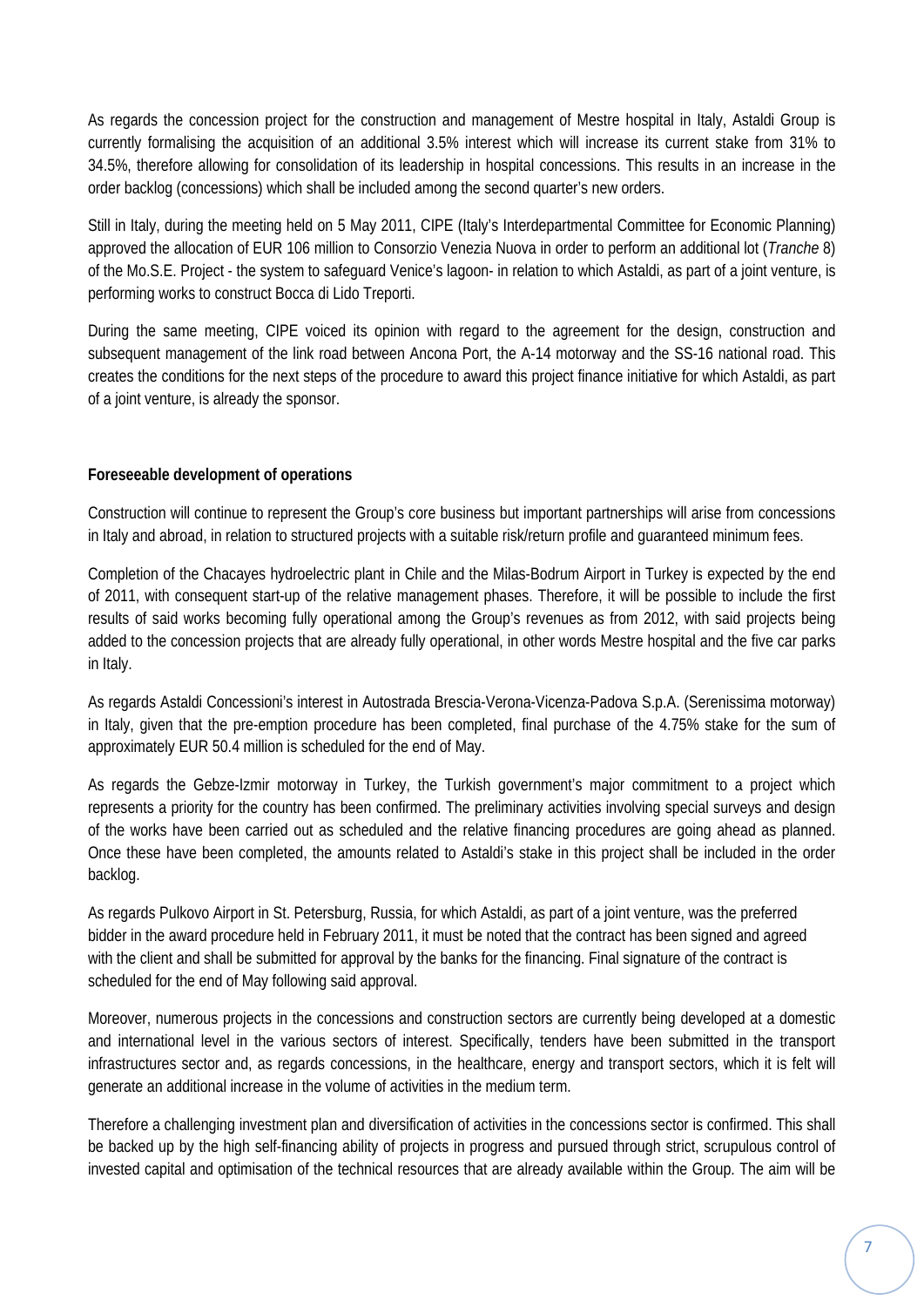to ensure further improvement of the Group's self-financing ability, generating the resources needed to cover concession investments.

 $000$ 

*The Executive appointed to draft corporate accounts, Paolo Citterio, Astaldi's General Manager – Administration and Finance, hereby declares, pursuant to paragraph 2 of Art. 154-bis of the Finance Consolidation Act that the accounting information contained herein tallies with accounting documents, ledgers and account entries.* 

*Listed on the STAR segment of the Italian stock exchange, Astaldi Group has been active for more than 80 years, in Italy and abroad, in designing and constructing large-scale civil engineering works.* 

 $000$ 

*The Group operates in the following areas of activity:* 

- *transport infrastructures (railways, undergrounds, roads, motorways, ports, and airports);*
- *hydraulic works and power production plants (dams, hydroelectric plants, waterworks, oil pipelines, gas pipelines, nuclear power stations and treatment plants);*
- *civil and industrial construction (hospitals, universities, airports, law courts, and car parks);*
- *management of concessions for works such as healthcare facilities, transport infrastructures, and car parks.*

*Astaldi Group is currently a General Contractor capable of promoting financial aspects and coordinating all resources and skills for the optimal development and management of complex and high-value public works* 

#### *For more information:*

Tel. 06/41766389 Tel. 06/48905000 Alessandra Onorati Giancarlo Frè Torelli Head of Communications and Investor Relations Andrea Lijoi a.onorati@astaldi.com www.astaldi.it

# *Astaldi S.p.A. PMS Corporate Communications*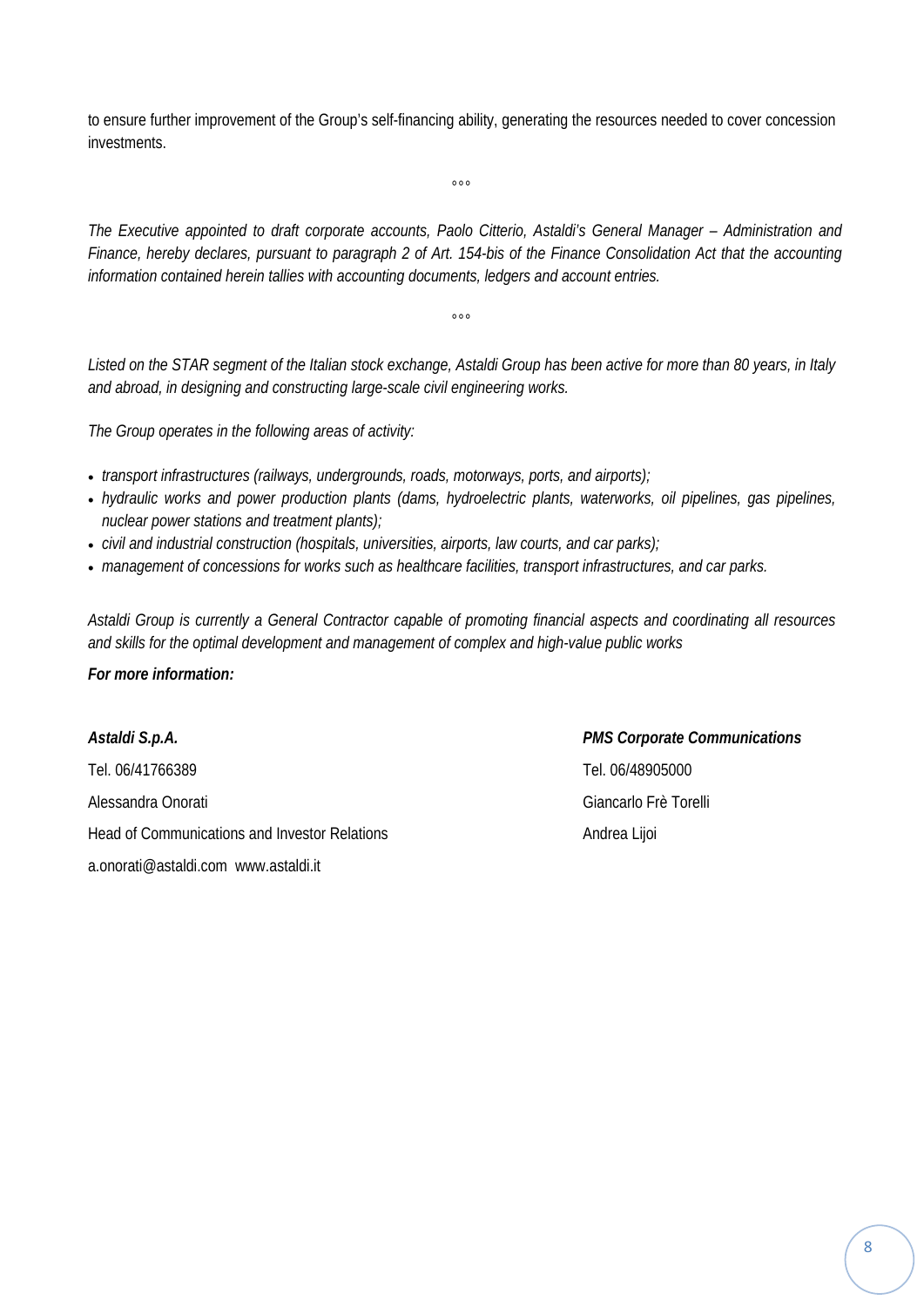#### **Attachments**

| Reclassified consolidated income statement                         |            |          |           |          |
|--------------------------------------------------------------------|------------|----------|-----------|----------|
| <b>EUR/000</b>                                                     | 31/03/11   | $\%$     | 31/03/10  | $\%$     |
| Revenues                                                           | 489,385    | 95.8%    | 444,693   | 95.8%    |
| Other operating revenues                                           | 21,574     | 4.2%     | 19,269    | 4.2%     |
| <b>Total revenues</b>                                              | 510,959    | 100.0%   | 463,962   | 100.0%   |
| Cost of production                                                 | (383, 200) | $-75.0%$ | (343,059) | $-73.9%$ |
| Added value                                                        | 127,760    | 25.0%    | 120,903   | 26.1%    |
| Personnel costs                                                    | (65, 912)  | $-12.9%$ | (62, 214) | $-13.4%$ |
| Other operating costs                                              | (5, 493)   | $-1.1%$  | (6,042)   | $-1.3%$  |
| <b>EBITDA</b>                                                      | 56,354     | 11.0%    | 52,646    | 11.3%    |
| Amortisation and depreciation                                      | (12, 265)  | $-2.4%$  | (12, 798) | $-2.8%$  |
| Provisions                                                         | (9)        | 0.0%     | (21)      | 0.0%     |
| Write-downs                                                        |            | 0.0%     |           | 0.0%     |
| (Capitalisation of internal construction costs)                    | 239        | 0.0%     | 213       | 0.0%     |
| <b>EBIT</b>                                                        | 44,319     | 8.7%     | 40,041    | 8.6%     |
| Net financial income and charges                                   | (16, 517)  | $-3.2%$  | (15, 526) | $-3.3%$  |
| Effects of valuation of equity investments using equity<br>method. | (40)       | 0.0%     | (161)     | 0.0%     |
| Pre-tax profit (loss)                                              | 27,761     | 5.4%     | 24,354    | 5.2%     |
| Taxes                                                              | (10, 549)  | $-2.1%$  | (9, 423)  | $-2.0%$  |
| Profit (loss) for the year                                         | 17,212     | 3.4%     | 14,931    | 3.2%     |
| Minority profit (loss)                                             | 102        | 0.0%     | (229)     | 0.0%     |
| Group net profit                                                   | 17,314     | 3.4%     | 14,702    | 3.2%     |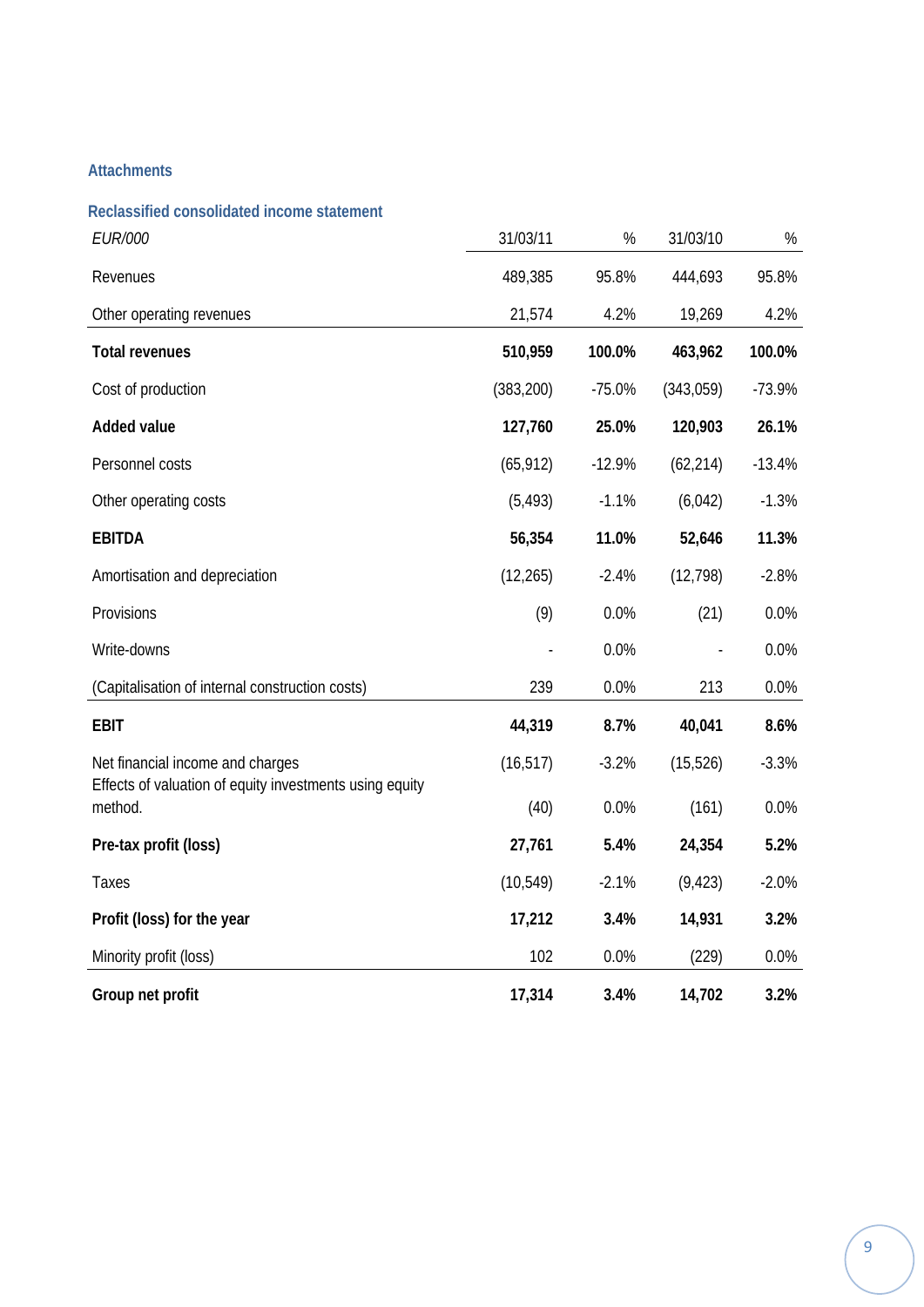## **Consolidated net financial position**

|             |                                      | 31/03/11   | 31/12/10   | 31/03/10   |
|-------------|--------------------------------------|------------|------------|------------|
| A           | Cash and cash equivalents            | 348,015    | 415,259    | 310,739    |
| B           | Securities held for trading          | 4,957      | 5,003      | 3,532      |
| $\mathbf C$ | <b>Available funds</b>               | 352,972    | 420,262    | 314,270    |
| D           | <b>Financial receivables</b>         | 34,957     | 36,471     | 25,699     |
| Ε           | Current bank payables                | (346, 583) | (226, 148) | (295, 521) |
| F           | Current share of non-current debt    | (91, 459)  | (93,516)   | (37,515)   |
| G           | Other current financial payables     | (10, 366)  | (11,256)   | (11, 815)  |
| $\bf H$     | <b>Current financial debt</b>        | (448, 408) | (330, 920) | (344, 851) |
| $\mathbf I$ | Net current financial debt           | (60, 478)  | 125,813    | (4,881)    |
| J           | Non-current bank payables            | (567, 473) | (588, 794) | (609, 016) |
| K           | Other non-current payables           | (4,217)    | (3, 448)   | (4, 569)   |
| ${\bf L}$   | Non-current financial debt           | (571, 691) | (592, 242) | (613,585)  |
| M           | Net financial debt                   | (632, 169) | (466, 428) | (618, 466) |
| ${\bf N}$   | Receivables arising from concessions | 100,537    | 99,872     | 87,840     |
| $\mathbf 0$ | <b>Total financial debt</b>          | (531, 632) | (366, 557) | (530, 626) |
|             | Treasury shares on hand              | 3,996      | 4,168      | 4,382      |
|             | <b>Total net financial position</b>  | (527, 636) | (362, 388) | (526, 243) |
|             | <b>Total Group equity</b>            | (463,905)  | (443, 229) | (418, 256) |
|             | Debt / Equity ratio                  | 1.14       | 0.82       | 1.26       |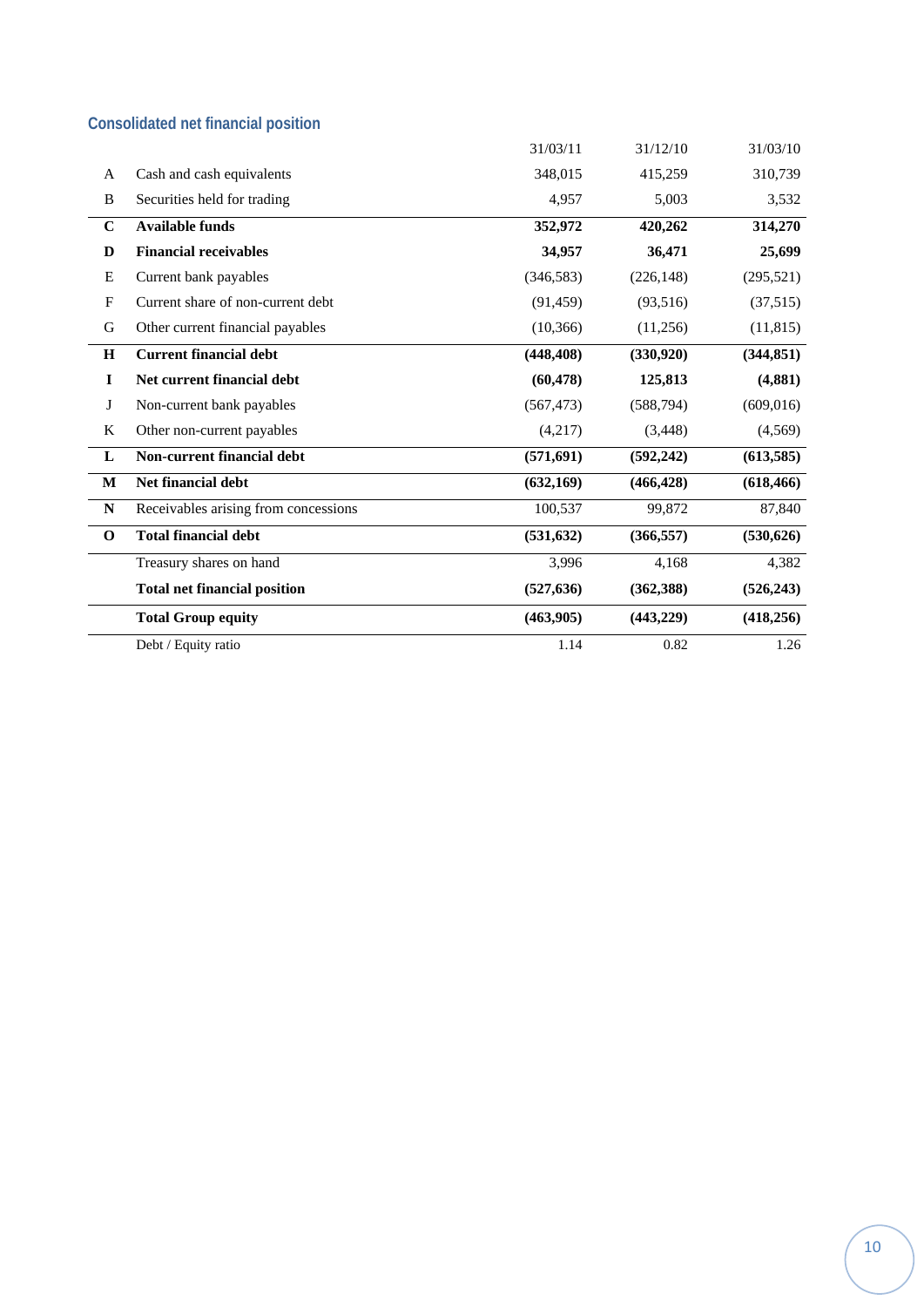#### **Reclassified consolidated balance sheet**

| <b>EUR/000</b>                               | 31 March 2011 | 31 December<br>2010 | 31 March 2010 |
|----------------------------------------------|---------------|---------------------|---------------|
| Intangible fixed assets                      | 3,513         | 3,739               | 3,884         |
| Tangible fixed assets                        | 298,830       | 302,607             | 320,818       |
| <b>Equity investments</b>                    | 97,862        | 84,830              | 86,178        |
| Other net fixed assets                       | 38,919        | 35,520              | 41,746        |
| <b>TOTAL Fixed assets (A)</b>                | 439,125       | 426,696             | 452,625       |
| Inventories                                  | 93,710        | 93,624              | 91,111        |
| Contracts in progress                        | 968,124       | 845,877             | 762,893       |
| Trade receivables                            | 30,496        | 30,463              | 27,360        |
| Accounts receivable                          | 653,050       | 593,899             | 656,568       |
| Other assets                                 | 218,773       | 213,666             | 161,590       |
| Tax receivables                              | 77,560        | 101,523             | 92,383        |
| Advances from customers                      | (346, 164)    | (338, 489)          | (363, 334)    |
| Subtotal                                     | 1,695,549     | 1,540,563           | 1,428,571     |
| Trade payables                               | (116, 672)    | (130, 951)          | (93, 654)     |
| Due to suppliers                             | (696, 896)    | (695, 674)          | (546, 654)    |
| Other liabilities                            | (295, 029)    | (300, 612)          | (258, 451)    |
| Subtotal                                     | (1, 108, 598) | (1, 127, 237)       | (898, 758)    |
| Working capital (B)                          | 586,951       | 413,326             | 529,813       |
| Employee benefits                            | (8, 729)      | (8,460)             | (9,616)       |
| Provisions for non-current risks and charges | (21, 810)     | (21, 777)           | (23, 940)     |
| Total provisions (C)                         | (30, 539)     | (30, 237)           | (33, 556)     |
| Net invested capital $(D) = (A) + (B) + (C)$ | 995,537       | 809,786             | 948,882       |
| Available funds                              | 348,015       | 415,259             | 310,739       |
| Current financial receivables                | 20,371        | 20,371              | 16,475        |
| Non-current financial receivables            | 14,586        | 16,100              | 9,224         |
| Securities                                   | 4,957         | 5,003               | 3,532         |
| <b>Current financial liabilities</b>         | (448, 408)    | (330, 920)          | (344, 851)    |
| Non-current financial liabilities            | (571, 691)    | (592, 242)          | (613, 585)    |
| Net financial payables / receivables (E)     | (632, 169)    | (466, 428)          | (618, 466)    |
| Receivables arising from concessions         | 100,537       | 99,872              | 87,840        |
| Total financial payables / receivables (F)   | (531, 632)    | (366, 557)          | (530, 626)    |
| Group equity                                 | (447, 170)    | (424, 988)          | (399, 761)    |
| Minority equity                              | (16, 734)     | (18, 241)           | (18, 495)     |
| Equity $(G) = (D) - (F)$                     | 463,905       | 443,229             | 418,256       |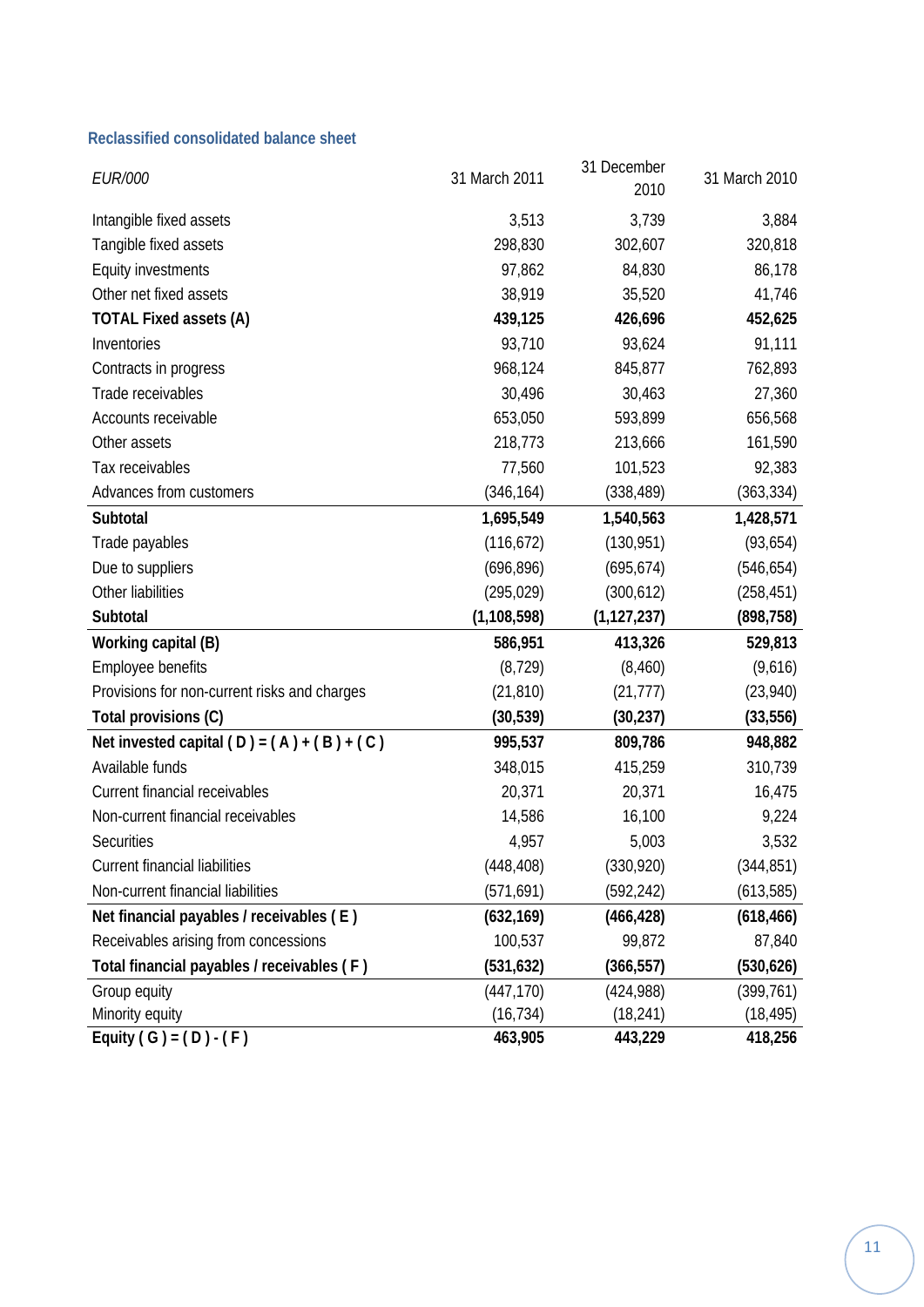## **Statement of reconciliation: Consolidated reclassified income statement**

|                                                                   | <b>Official statement</b><br>published on<br>31.03.2010 |          | <b>Effect of change</b><br>in accounting<br>criterion | <b>Adjusted statement</b><br>at<br>31.03.2010 |          |
|-------------------------------------------------------------------|---------------------------------------------------------|----------|-------------------------------------------------------|-----------------------------------------------|----------|
| <b>EUR/000</b>                                                    |                                                         |          |                                                       |                                               |          |
| Revenues                                                          | 441,810                                                 | 95.9%    | 2,883                                                 | 444,693                                       | 95.8%    |
| Other operating revenues                                          | 18,916                                                  | 4.1%     | 353                                                   | 19,269                                        | 4.2%     |
| <b>Total revenues</b>                                             | 460,726                                                 | 100.0%   | 3,236                                                 | 463,962                                       | 100.0%   |
| Cost of production                                                | (341, 958)                                              | $-74.2%$ | (1,101)                                               | (343,059)                                     | $-73.9%$ |
| <b>Added value</b>                                                | 118,768                                                 | 25.8%    | 2,135                                                 | 120,903                                       | 26.1%    |
| Personnel costs                                                   | (61,025)                                                | $-13.2%$ | (1,189)                                               | (62, 214)                                     | $-13.4%$ |
| Other operating costs                                             | (5,923)                                                 | $-1.3%$  | (119)                                                 | (6,042)                                       | $-1.3%$  |
| <b>EBITDA</b>                                                     | 51,819                                                  | 11.2%    | 827                                                   | 52,646                                        | 11.3%    |
| Amortisation and depreciation                                     | (12, 648)                                               | $-2.7%$  | (150)                                                 | (12,798)                                      | $-2.8%$  |
| Provisions                                                        |                                                         | 0.0%     | (21)                                                  | (21)                                          | 0.0%     |
| Write-downs                                                       |                                                         | 0.0%     |                                                       |                                               | 0.0%     |
| (Capitalisation of internal construction<br>costs)                | 213                                                     | 0.0%     |                                                       | 213                                           | $0.0\%$  |
| <b>EBIT</b>                                                       | 39,385                                                  | 8.5%     | 657                                                   | 40,041                                        | 8.6%     |
| Net financial income and charges                                  | (16, 182)                                               | $-3.5%$  | 656                                                   | (15,526)                                      | $-3.3%$  |
| Effects of valuation of equity investments<br>using equity method | 716                                                     | 0.2%     | (877)                                                 | (161)                                         | 0.0%     |
| Pre-tax profit (loss)                                             | 23,919                                                  | 5.2%     | 435                                                   | 24,354                                        | 5.2%     |
| <b>Taxes</b>                                                      | (8,988)                                                 | $-2.0%$  | (435)                                                 | (9, 423)                                      | $-2.0%$  |
| Profit (loss) related to Discontinued<br>Operations               |                                                         | 0.0%     |                                                       |                                               | 0.0%     |
| Profit (loss) for the year                                        | 14,931                                                  | 3.2%     |                                                       | 14,931                                        | 3.2%     |
| Minority profit (loss)                                            | (229)                                                   | 0.0%     |                                                       | (229)                                         | 0.0%     |
| Group net profit                                                  | 14,702                                                  | 3.2%     |                                                       | 14,702                                        | $3.2\%$  |